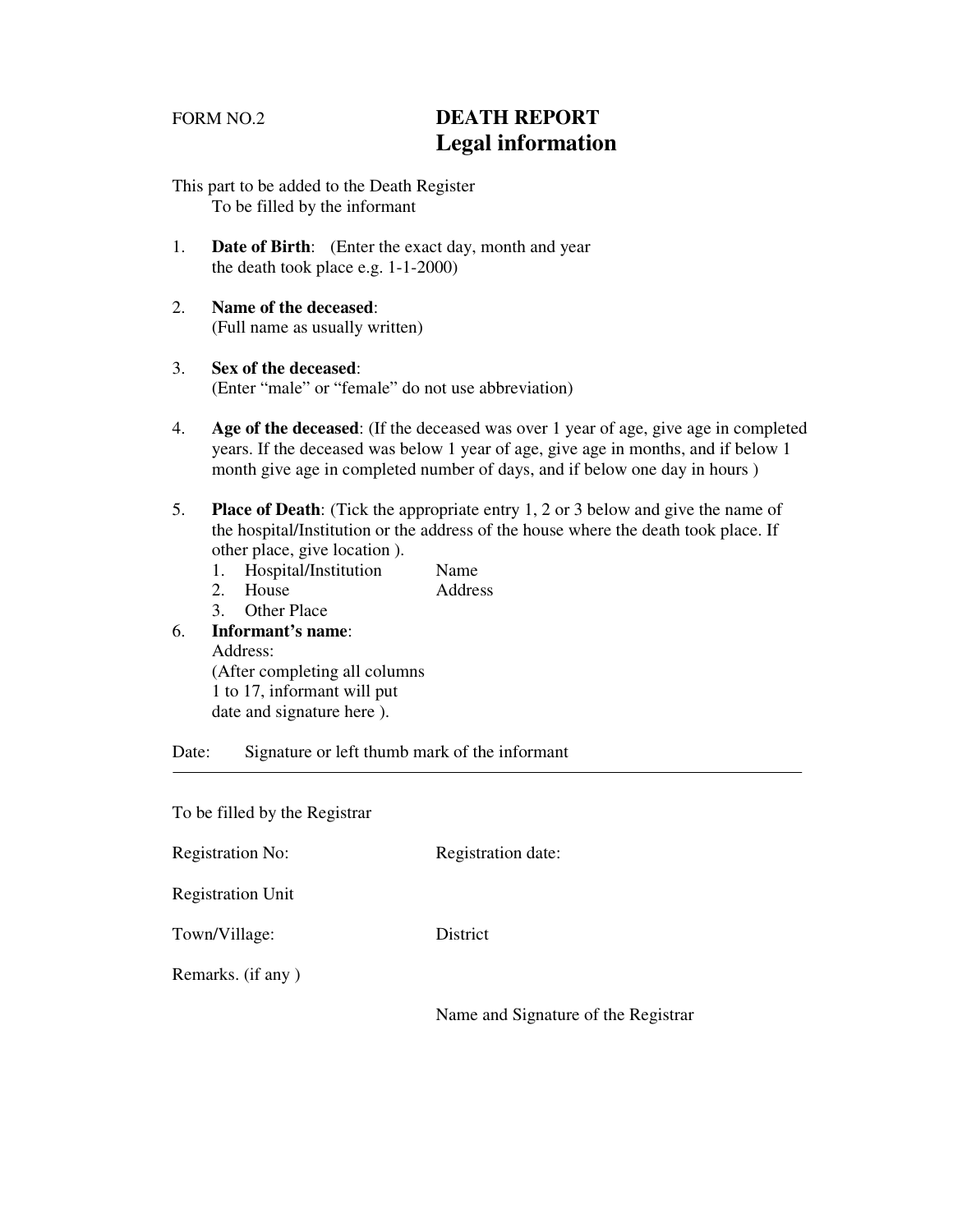# **DEATH REPORT**

# Statistical information

This part to be detached and sent for statistical processing *To be fill by the informant*

#### 7. **Town or village of residence of the deceased**: (Place where the deceased usually lived. This can be different from the place where the death occurred. The house address is not required to be entered).

- (a) Name of Town/Village:
- (b) Is it a Town or Village: (Tick the appropriate entry below) 1.Town 2.Village
- (c) Name of District:
- (d) Name of State:

#### 8. **Religion**: (Tick the appropriate entry below)

- 1. Hindu 2. Muslim 3. Christian
- 4. Any other religion: (Write the name of the religion)

#### 9. **Occupation of the deceased**: (If no occupation write "Nil")

### 10. **Type of medical attention received before death**: (Tick the appropriate entry below)

- 1. Institutional
- 2. Medical attention other than institution
- 3. No medical attention

To be filled by the Registrar

Name : Code No. District : Tahsil : Town/Village : Registration Unit :

**M**